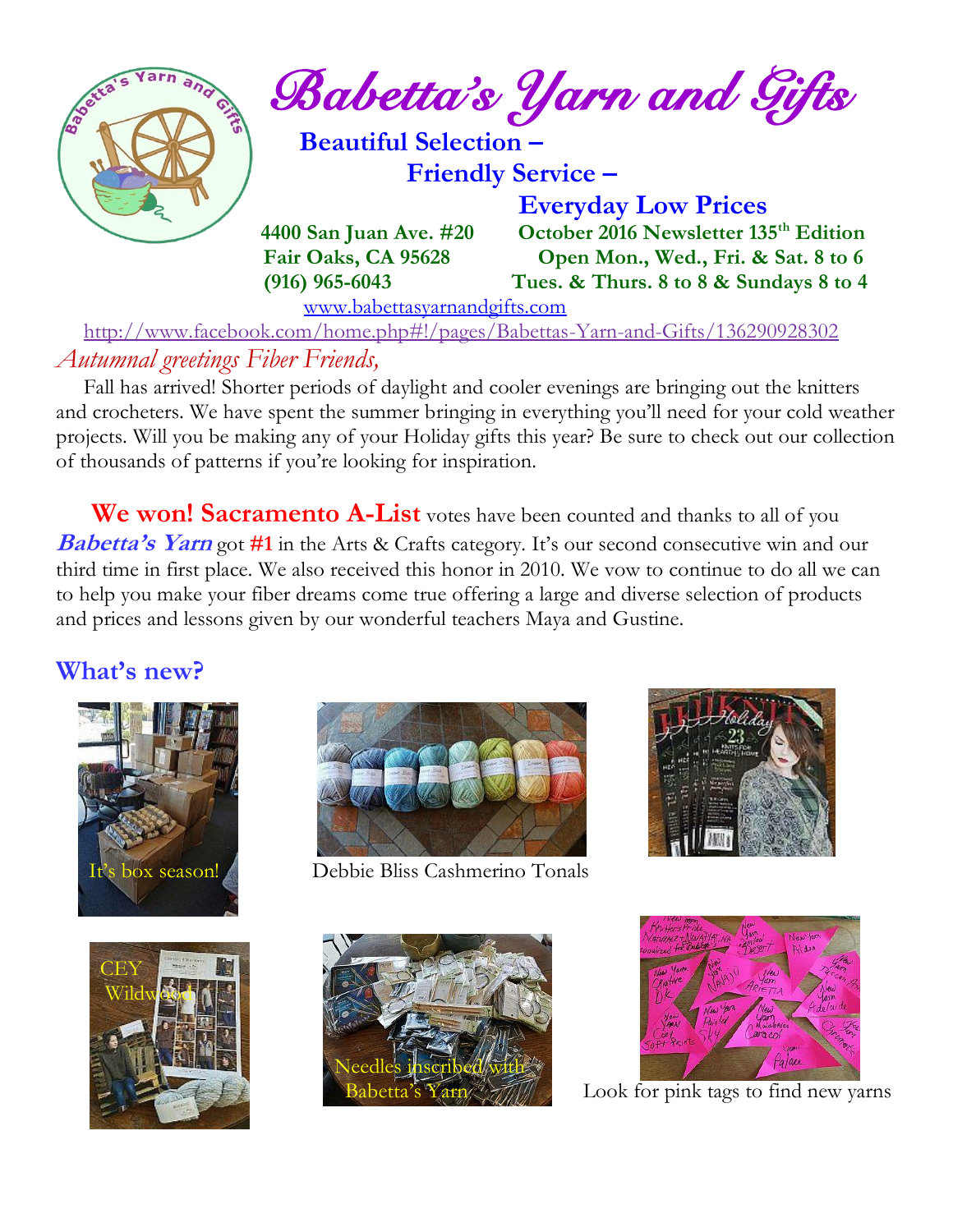



Della Q project bags & Mesh gadget cases

Ella Rae Cozy Soft







New Kits

Loom Yarns Delicious Yarns Euro Yarns





 Lucy Kneatby is coming to town! The Camellia City Stockinettes Sacramento's wonderful knitting guild is sponsoring her to do some classes for them. Babetta's would like to show Lucy a California welcome at a reception here at the shop on October 28 from 4:30 to 6pm. We'll be serving refreshments and Lucy will be arriving at 5. No R.S.V.P. required. To learn more about Lucy check out her website. [https://www.lucyneatby.com](https://www.lucyneatby.com/)

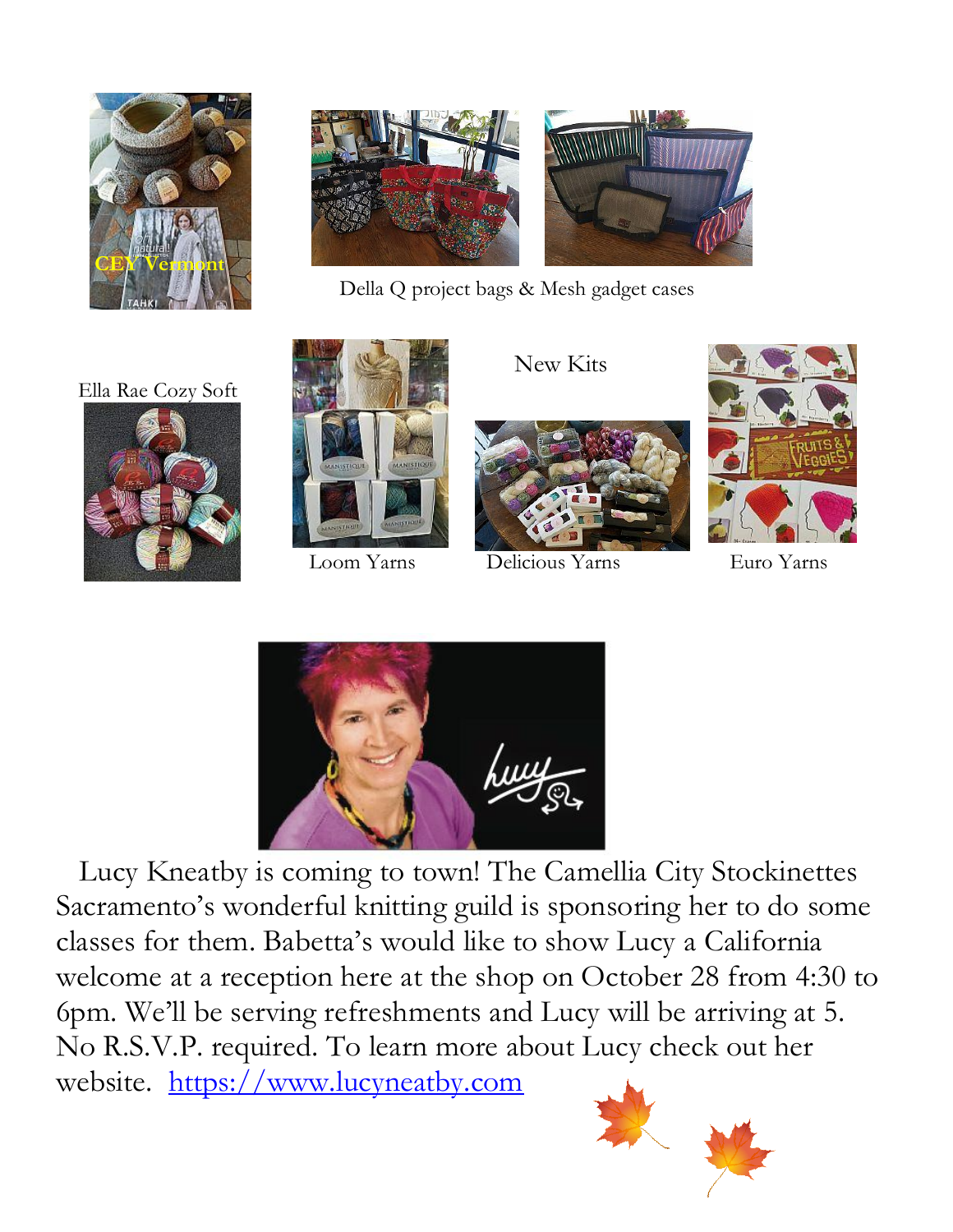# **Classes and KALs in October**

**Dreambird Shawl KAL with Maya** Learn to use short rows to create this beauty. Dates: 10/8, 10/15, and 10/22 from 2-3:30pm Registration \$50 and 10% off materials [http://www.ravelry.com/patterns/library/dreambird](http://www.ravelry.com/patterns/library/dreambird-kal)[kal](http://www.ravelry.com/patterns/library/dreambird-kal)





**Gustine our Brioche expert, will be teaching the Uberib slippers from the latest Knitty** Dates: 10/4, 10/ 11, and 10/18 from 6:30-8pm Registration: \$50 and receive 10% off materials The pattern is free and the folks at Knitty would like you to go to the website to download. **[http://www.knitty.com/ISSUEdf16/PATTuberib/PATTub](http://www.knitty.com/ISSUEdf16/PATTuberib/PATTuberib.php) [erib.php](http://www.knitty.com/ISSUEdf16/PATTuberib/PATTuberib.php)**

 Lambtown Festival in Dixon is coming up on the first weekend of October! Details at [http://www.lambtown.org](http://www.lambtown.org/) 

Don't forget to bring a non perishable food item for our "Food Drive". You'll be entered to win a \$25 Gift Certificate to spend at Babetta's

**Alice's Embrace** has really grown since its inception. Read about this wonderful organization and how you can join in making gifts for those suffering with Alzheimer's. <http://www.alicesembrace.com/> You can drop off your donations at Babetta's.

# **Classes for October 2016 at Babetta's 916-965-6043**

 *In our project classes you can learn to knit anything from scarves to socks to felted purses to lace shawls to hats to sweaters. Pick your project and join in the fun. Our knitters inspire each other to try new things by sharing ideas and showing off their latest creation. Sign up for one of our classes and you will receive a coupon for 10% off.*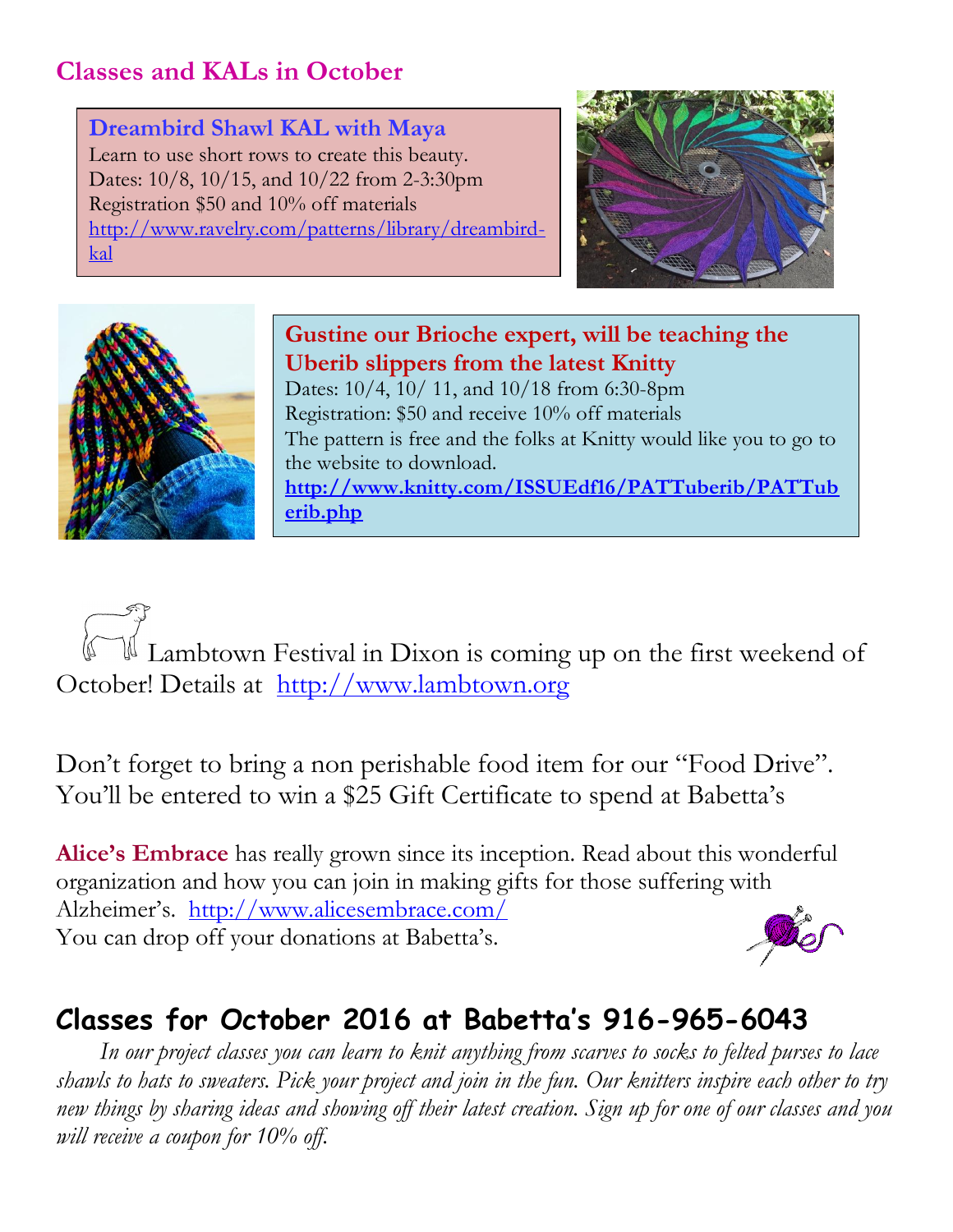**Pre-registration is required as class sizes are limited. Please choose your dates carefully. Because of scheduling conflicts and complications, make-up classes will only be allowed under special circumstances and individual consideration.**

**Tuesdays Oct. 4, 11 & 18** Knitting Project 10am – 11:30am fee \$50 Knitting Project 6pm – 7:30pm fee \$50

**Wednesdays Oct. 5, 12 & 19** Knitting Project 1pm – 2:30pm fee \$50

Knitting Project 3:30pm- 5pm fee \$50

**Thursday Oct. 6, 13 & 20** Knitting Project 6pm – 7:30pm fee \$50 Knitting Project 10am – 11:30am fee \$50

**Saturdays Oct. 8, 15 & 22** Knitting Project 4pm – 5:30pm fee \$50.

### **Charity Knitting Group**

#### **Private Lessons**

Knitting or Crochet \$20 an hour Group Knitting or Crochet Private lessons \$15 an hour per person. Spinning or weaving \$25 an hour Group rates are \$20 an hour per person. 50% deposit required when scheduling. Cancellations with less than 24 hour notice will forfeit deposit with exceptions for emergencies. Other cancellations can be transferred to rescheduled lessons or store credit.

 How would you like to do some charity knitting/crocheting with a lovely group of people? **"The Purls of** *Fair* **Oaks"** meets the second Thursday every month from 10am to noon here at **Babetta's.** This wonderful group of knitters makes newborn hats for local hospitals as well as other local charity groups. If you'd like to come join the group there's always room for more. This month's date is Oct. 13. If you'd like to drop off any knitted or crocheted donation items you can do that at any time and I will pass them on.

# **Free patterns for October 2016**

# Maya's Felted Pumpkin

Materials: 1 skein Plymouth Yarn's Galway worsted in your favorite pumpkin color, a few yards of the same wool in a contrasting color for the stem, cotton thread, size  $10\frac{1}{2}$  16" circulars and dpns, a marker and yarn needle for weaving in ends. Felted pumpkin pictured has been embellished with a wet felted leaf that was then needle felted to the pumpkin.

CO 10 sts and K 11 rows. Do not turn, PU and K 10 sts along side, 10 sts on cast on edge, CO 10 sts, pm and join in the round, 40 sts total. There will be an opening left on the last side of the base that will be used for stuffing your finished pumpkin.

Round 1 - \*K2, P2 rep from \* around

Round 2 -  $*K1$ , M1, K1, P2 rep from  $*$  around

Round 3 - \*K3, P2 rep from \* around

Round 4 - \*K1, M1, K1, M1, K1, P2 rep from \* around